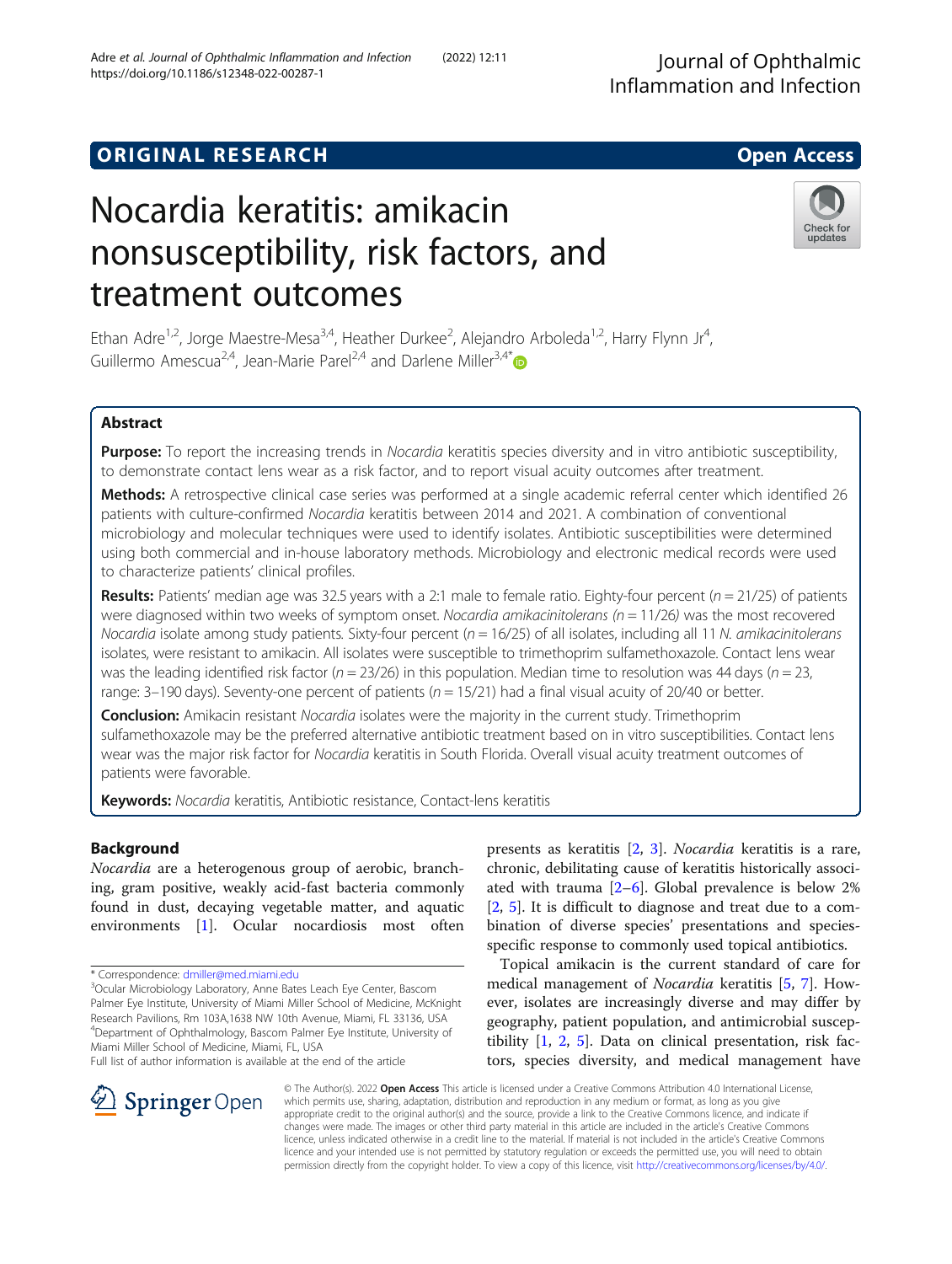|                | Case Age/ Risk<br>Sex | <b>Factors</b>                               | Days to<br><b>Presentation Visual</b> | Acuity                 | Cimical Characteristics of Hocaraia neratitis Cases (2011 2021)<br><b>Presenting Presentation</b>                                                                                                                                                      | Days to<br><b>Resolution Follow-</b> | Last<br>up Visual<br><b>Acuity</b> | <b>Species</b>                                        | <b>Topical</b><br><b>Steroid</b><br>Use |
|----------------|-----------------------|----------------------------------------------|---------------------------------------|------------------------|--------------------------------------------------------------------------------------------------------------------------------------------------------------------------------------------------------------------------------------------------------|--------------------------------------|------------------------------------|-------------------------------------------------------|-----------------------------------------|
| 1              | 49/F                  | Contact 5<br>lens<br>wear                    |                                       | 20/20                  | 1.4 mm corneal epithelial defect w/<br>underlying infiltrate                                                                                                                                                                                           | 19                                   | 20/20                              | Nocardia<br>beijingensis/<br>pneumoniae/<br>araoensis | <b>No</b>                               |
| 2              | 24/F                  | Contact<br>lens<br>wear;<br>trauma           | - 14                                  | 20/25                  | Inferior patchy infiltrate 5 mm $\times$ 2.5 mm 56<br>with patchy overlying corneal epithelial<br>defects                                                                                                                                              |                                      | 20/20                              | Nocardia<br>amikacinitolerans                         | No                                      |
| 3              | 64/<br>Μ              | Contact<br>lens<br>wear<br>(BCL)             | -14                                   | No Light<br>Perception | Central 1.6 mm $\times$ 1.6 mm white chalky<br>infiltrate                                                                                                                                                                                              | Lost to<br>Follow Up                 | No Light<br>Perception             | Nocardia testacea                                     | Yes                                     |
| $\overline{4}$ | 20/F                  | Contact<br>lens<br>wear                      | 19                                    | 20/70                  | 2.2 mm $\times$ 2.2 mm inferonasal round<br>patch of irregular multifocal white<br>infiltrates, minimal corneal thinning,<br>irregular overlying punctate corneal<br>staining, no dendrites                                                            | 54                                   | 20/25                              | Nocardia<br>beijingensis                              | <b>No</b>                               |
| 5              | 25/<br>M              | Contact<br>lens<br>wear                      | - 10                                  | $20/40 - 2$            | 1 mm × 1.4 mm white fluffy opacity<br>with irregular borders; satellite sub 1<br>mm round lesion, no staining, no<br>neovascularization                                                                                                                | 44                                   | 20/70                              | Nocardia<br>amikacinitolerans                         | <b>No</b>                               |
| 6              | 21/<br>Μ              | Contact<br>lens<br>wear                      | -14                                   | 20/30                  | Irregular epithelium with<br>pseudodendritic appearance 5 mm<br>non-continuously, scattered anterior<br>stromal infiltrate with pannus                                                                                                                 | 39                                   | $20/40 - 1$                        | Nocardia<br>amikacinitolerans                         | Yes                                     |
| 7              | 66/<br>M              | Trauma                                       | -7                                    | 0.5/200                | $2$ mm $\times$ 2 mm corneal ulcer with<br>corneal epithelial defect and<br>Descemet's folds                                                                                                                                                           | 20                                   | 0.5/200                            | Nocardia harenae                                      | Yes                                     |
| 8              | 55/<br>M              | Contact<br>lens<br>wear<br>(soft);<br>trauma | -10                                   | 20/25                  | Inferior soupy 1.5 mm circular ulcer                                                                                                                                                                                                                   | Lost to<br>Follow Up                 | Lost to<br>Follow Up               | Nocardia<br>amikacinitolerans                         | No                                      |
| 9              | 56/F                  | Contact<br>lens<br>wear                      | -5                                    | 20/70                  | 7 discrete, round corneal epithelial<br>defects with anterior stromal infiltrate<br>underlying                                                                                                                                                         | 6                                    | 20/40                              | Nocardia<br>amikacinitolerans                         | No                                      |
| 10             | 19/<br>Μ              | Trauma                                       | 3                                     | 20/20                  | $\sim$ 0.9 mm $\times$ 0.9 mm patchy infiltrate,<br>edges are more opaque and not<br>contiguous, focal mild Descemet's<br>folds, surrounding infiltrate looks dense                                                                                    | 49                                   | 20/20                              | Nocardia farcinica                                    | No                                      |
| 11             | 24/<br>Μ              | Contact 70<br>lens<br>wear                   |                                       | 20/30                  | 2+ infiltrate, 4.5 mm $\times$ 2 mm ring<br>infiltrate, no hypopyon                                                                                                                                                                                    | 45                                   | 20/30                              | Nocardia<br>beijingensis/<br>pneumoniae               | No                                      |
| 12             | 38/<br>M              | Contact<br>lens<br>wear<br>(soft)            | -13                                   | 20/400                 | Corneal epithelial defect $2$ mm $\times$ 3 mm,<br>questionable infiltrate on borders, no<br>satellite (suspected HSV keratitis),<br>corneal epithelial defect with<br>neovascular limbal vessels. Central haze<br>and infiltrate, mild punctate stain | 190                                  | 20/30                              | Nocardia<br>arthritidis                               | Yes                                     |
| 13             | 16/<br>Μ              | Contact<br>lens<br>wear                      | - 14                                  | 20/30                  | 2.5 mm clusters of superficial infiltrates<br>without thinning                                                                                                                                                                                         | 43                                   | 20/25                              | Nocardia<br>amikacinitolerans                         | Yes                                     |
| 14             | 52/<br>Μ              | Contact<br>lens<br>wear                      | 30                                    | 20/20                  | Ring infiltrate with central haze                                                                                                                                                                                                                      | 64                                   | 20/20                              | Nocardia veterana                                     | Yes                                     |
| 15             | 30/<br>M              | Contact<br>lens                              | 10                                    | 20/25                  | Large lesion with raised edges and<br>scattered staining                                                                                                                                                                                               | 47                                   | 20/20                              | Nocardia<br>amikacinitolerans                         | No                                      |

## <span id="page-1-0"></span>Table 1 Clinical Characteristics of Nocardia Keratitis Cases (2014–2021)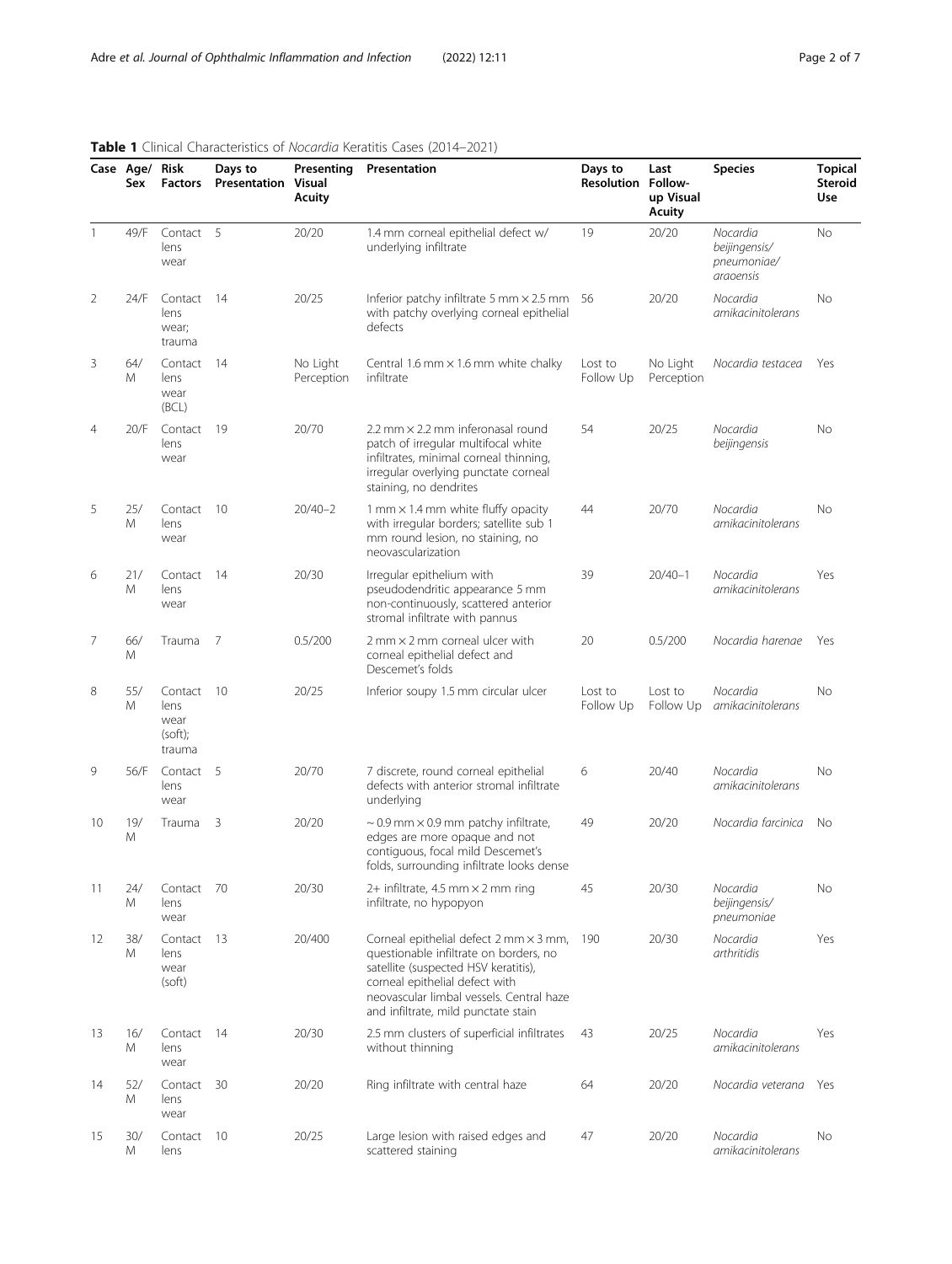|    | Case Age/ Risk<br>Sex | <b>Factors</b>                      | Days to<br><b>Presentation Visual</b> | Presenting<br><b>Acuity</b> | Presentation                                                                                                                                                                                                      | Days to<br><b>Resolution Follow-</b> | Last<br>up Visual<br>Acuity | <b>Species</b>                                 | <b>Topical</b><br><b>Steroid</b><br><b>Use</b> |
|----|-----------------------|-------------------------------------|---------------------------------------|-----------------------------|-------------------------------------------------------------------------------------------------------------------------------------------------------------------------------------------------------------------|--------------------------------------|-----------------------------|------------------------------------------------|------------------------------------------------|
|    |                       | wear                                |                                       |                             |                                                                                                                                                                                                                   |                                      |                             |                                                |                                                |
| 16 | 21/<br>M              | Contact 17<br>lens<br>wear          |                                       | 20/30                       | 4.6 mm $\times$ 4.4 mm area of stromal<br>infiltrate with discrete white opacities,<br>white ring at the border 360 that stains,<br>otherwise no staining. Some enlarged<br>corneal nerves. No endothelial plaque | 137                                  | 20/25                       | Nocardia<br>amikacinitolerans                  | Yes                                            |
| 17 | 17/<br>M              | Contact 5<br>lens<br>wear<br>(soft) |                                       | 20/30                       | 1 mm $\times$ 1 mm ulcer with small infiltrate<br>at margin of lesion and overlying<br>epithelial defect                                                                                                          | 9                                    | 20/20                       | Nocardia<br><i>amikacinitolerans</i>           | <b>No</b>                                      |
| 18 | 52/F                  | Contact 4<br>lens<br>wear           |                                       | 20/20                       | Inferotemporal, inferior and superior<br>pinpoint infiltrates, very pinpoint<br>corneal epithelial defect                                                                                                         | 50                                   | 20/20                       | Nocardia<br>arthritidis                        | Yes                                            |
| 19 | 36/F                  | Contact 10<br>lens<br>wear          |                                       | $20/25 + 1$                 | Central corneal ulcer, 1.5 mm × 1.6 mm,<br>with 25% thinning, underlying<br>Descemet's folds, diffuse epithelial<br>edema, peripheral staining of ulcer<br>edges                                                  | Lost to<br>Follow Up                 | $20/25 - 2$                 | Nocardia<br>amikacinitolerans/<br>beijingensis | Yes                                            |
| 20 | 35/<br>M              | Contact 9<br>lens<br>wear           |                                       | 20/400                      | Pannus, multiple small infiltrates 0.2<br>$mm \times 0.2$ mm with overlaying corneal<br>epithelial defect arranged roughly in a<br>circle (nonconfluent), no dendrites                                            | 134                                  | 20/100                      | Nocardia<br>asteroides<br>complex              | <b>No</b>                                      |
| 21 | 27/<br>Μ              | Contact 14<br>lens<br>wear          |                                       | 20/100                      | $1$ mm $\times$ 1 mm with infiltrate                                                                                                                                                                              | 7                                    | 20/80                       | Nocardia<br>endophytica                        | Yes                                            |
| 22 | 16/<br>M              | Contact<br>lens<br>wear             | Not Available 20/300                  |                             | 2.3 mm × 2.4 mm superficial corneal<br>lesion, with pseudo dendrites<br>emanating from the center of the<br>lesion                                                                                                | 49                                   | 20/20                       | Nocardia<br>beijingensis                       | Yes                                            |
| 23 | 23/F                  | Contact 7<br>lens<br>wear           |                                       | 20/25                       | 2.9 mm $\times$ 2.1 mm infiltrate concentrated 25<br>on periphery of lesion. Scattered small<br>corneal epithelial defects around<br>periphery of lesion. Minimal cornea<br>edema surrounding.                    |                                      | 20/40                       | Nocardia<br>amikacinitolerans                  | <b>No</b>                                      |
| 24 | 56/<br>M              | Trauma                              | 7                                     | 20/40                       | Dendriform corneal epithelial defect<br>with underlying opacity outside visual<br>$axis < 1$ mm in size                                                                                                           | 16                                   | 20/50                       | Nocardia<br>amikacinitolerans                  | <b>No</b>                                      |
| 25 | 38/F                  | Contact 7<br>lens<br>wear           |                                       | $20/30 - 2$                 | 1.8 mm epithelial defect with anterior<br>stromal infiltrate at edges and<br>surrounding haze. No thinning                                                                                                        | 3                                    | 20/40                       | Nocardia<br>bhagyanarayanae                    | No                                             |
| 26 | 54/<br>M              | Contact 7<br>lens<br>wear           |                                       | 20/70                       | Not available                                                                                                                                                                                                     | 51                                   | 20/40                       | Nocardia<br>beijingensis                       | Yes                                            |

#### Table 1 Clinical Characteristics of Nocardia Keratitis Cases (2014–2021) (Continued)

been reported predominantly for patient populations outside the United States. The purpose of the current study is to characterize and report Nocardia keratitis species diversity and in vitro antibiotic susceptibility, to identify contact lens wear as a risk factor among Nocardia keratitis patients, and to report visual acuity outcomes after treatment.

## Methods

The current study is a retrospective, single center, clinical case series. Institutional Review Board (IRB) approval was

obtained from the University of Miami Miller School of Medicine Sciences Subcommittee for the Protection of Human Subjects and the research adhered to the Tenets of the Declaration of Helsinki (IRB Protocol Study ID #20070960). Clinical data was collected and analyzed for 26 patients presenting with *Nocardia* keratitis between January 2014 and September 2021. Extracted data included patient demographics, risk factors, days from symptom onset to presentation, presenting best corrected visual acuity (BCVA), days to resolution, BCVA at last follow-up, and topical steroid use.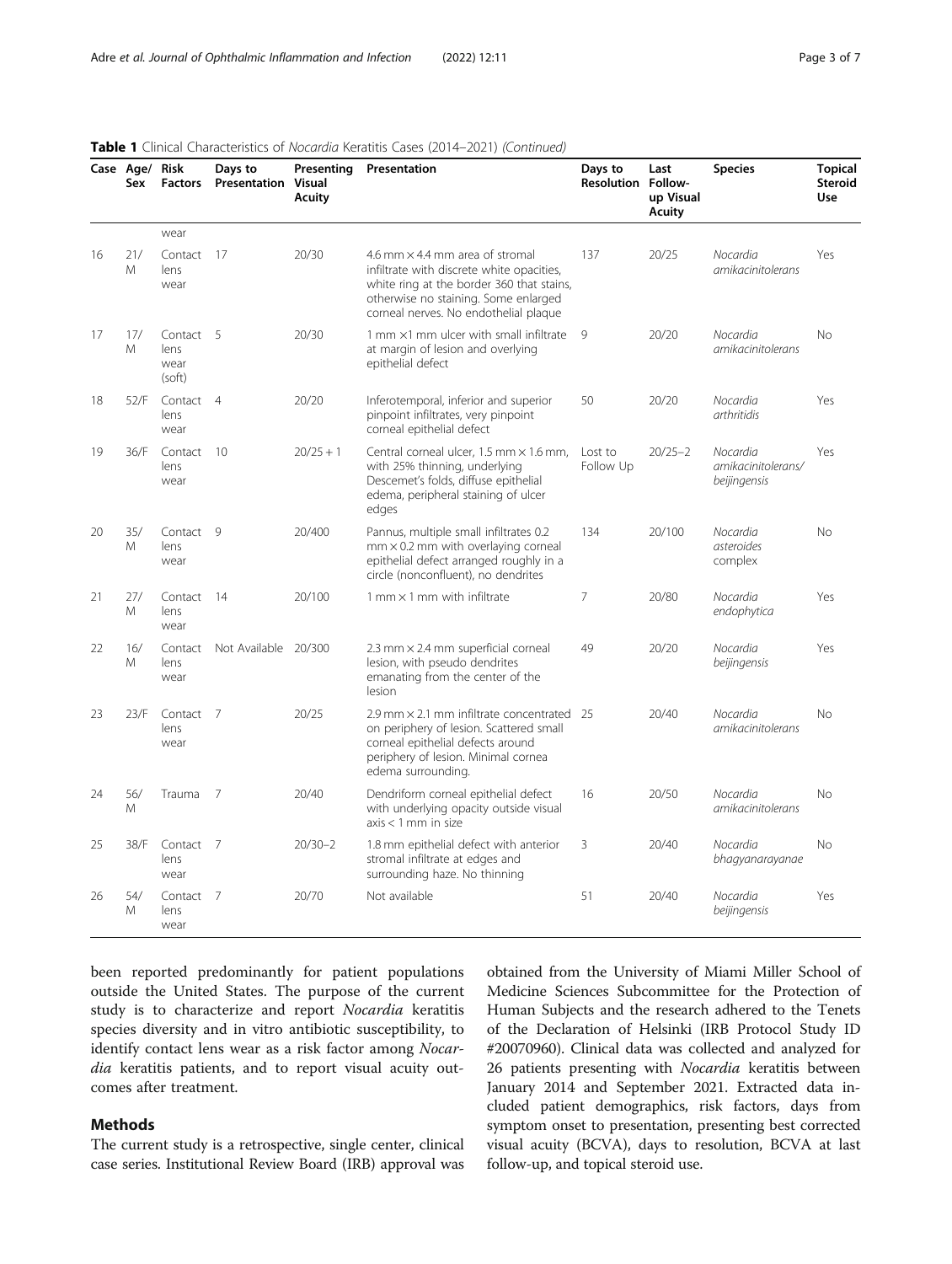A combination of conventional (culture, biochemical assay), molecular (rDNA sequencing), and/or reference laboratories were used to confirm and speciate the Nocardia isolates. Antibiotic susceptibility was determined using a combination of Etests (BioMerieux, Raleigh, NC), commercial laboratories, and the Sensititre Rapmyco microdilution panel (Thermo Fisher Scientific, Waltham, MA). Minimal inhibitory concentrations (MIC) interpretive standards for susceptible and resistant strains were in accordance with manufacturers and Clinical Laboratory Standards Institute (CLSI, Wayne, PA) guidelines [\[8\]](#page-5-0). Nonsusceptibility included both intermediate and resistant isolates.

#### Results

The current study includes 26 eyes of 26 patients. Overall, the median age was 32.5 years ( $n = 26$ ; range: 16–66 years) and included 17 male and 9 female patients. A diverse group ( $n = 13$ ) of *Nocardia* species were recovered among this patient population. N. amikacinitolerans (Fig. 1) was the most frequent isolate  $(n = 11, 42.3\%)$ followed by *N. beijingensis* ( $n = 3, 11.5\%$ ), *N. arthritidis*  $(n = 2, 7.7\%)$ , and one each  $(3.8\%)$  of remaining 10 isolates detailed in Table [1.](#page-1-0) Patients with N. amikacinitolerans keratitis were younger with a median age of 24 years  $(n = 11; \text{ range: } 16 - 56 \text{ years}).$ 

Complete susceptibility data is summarized in Table [2](#page-4-0); in vitro susceptibility daya was not available for a total of one isolate. Amikacin nonsusceptibility was determined in 64% of isolates ( $n = 16/25$ ). All 11 of the *N. amikacini*tolerans isolates were resistant to amikacin and constituted 73.3% ( $n = 11/15$ ) of the amikacin nonsusceptible isolates documented during the study. Of note, 100% of isolates were susceptible to either trimethoprim sulfamethoxazole or linezolid.

Mean presenting BCVA ( $n = 25$ ) was  $20/60 \pm 2.3$  lines. (Table [1](#page-1-0)). At presentation, 64% ( $n = 16/25$ ) of the patients



Fig. 1 Patient with a Nocardia amikacinitolerans infiltrate. Classically described wreath-like, patchy lesions of Nocardia keratitis at six o'clock in a contact lens wearer

had a BCVA of 20/40 or better and a median time from symptom onset to presentation of 10 days ( $n = 25$ ; range: 3–70 days). The mean post-treatment BCVA  $(n = 21)$  was  $20/40 \pm 2.7$  lines with a median treatment duration of 44 days ( $n = 23$ ; range: 3-190 days). A final post-treatment BCVA of 20/40 or better was achieved in 71.4% ( $n = 15/$ 21) of patients. Overall, there was no significant difference in presenting versus last follow-up BCVA.

Contact lens wear was the leading identified risk factor for Nocardia keratitis among the study population (Table [1\)](#page-1-0). A history of contact lens wear was present in88.5%  $(n = 23/26)$  of patients; the remaining noncontact-lens cases were either associated with trauma. Trauma-related Nocardia keratitis was documented in 15.4% ( $n = 4/26$ ) of total cases. South Florida patients presenting with Nocardia keratitis were six times (23:4) more likely to be associated with contact lens wear than with trauma.

### **Discussion**

The current study is the largest series to date on risk factors and amikacin-resistance among patient with Nocardia keratitis in the United States. The current series differs compared to reports from Asia by species diversity, risk factors, and amikacin susceptibility profiles [[5,](#page-5-0) [7\]](#page-5-0). Compared to the largest reported series from India ( $n = 116$ ) [[5\]](#page-5-0), patients in this current series were younger, presented earlier, had better presenting/final BCVA, and healed faster.

The true prevalence of *Nocardia* keratitis in the United States is unknown, but prior to this study, only one series of three or more patients with Nocardia keratitis had been reported in the United States [[9\]](#page-5-0). Hirst reported on a series of eight patients in 1979. Since then, only sporadic cases  $(n = 17)$  have been reported from 10 states and Washington DC  $[9-25]$  $[9-25]$  $[9-25]$ . Overall, 72% ( $n = 18/25$ ) have been reported from northern states with only six reported from southern states including Florida  $(n = 4)$ , Georgia  $(n = 1)$ , and Texas  $(n = 1)$ . Nine of the 17 (52.9%) reports have been contact-lens associated supporting the evolving epidemiology in other parts of the United States.

Nocardia amikacinitolerans was the predominant identified Nocardia species among South Florida isolates in the current study resulting in keratitis; this is the second reported case series worldwide. Among more than 200 Nocardia keratitis cases reported from South India in the last three decades, none have been identified as N. amikacinitolerans [[4,](#page-5-0) [5,](#page-5-0) [7\]](#page-5-0).

Amikacin nonsusceptibility was found to be 64% in this case series. DeCroos and colleagues reported a resistance rate of 3% for their 116 Nocardia keratitis isolates over an 11-year period [[5\]](#page-5-0). Sporadic, but increasing amikacin resistance have been reported for a diverse group of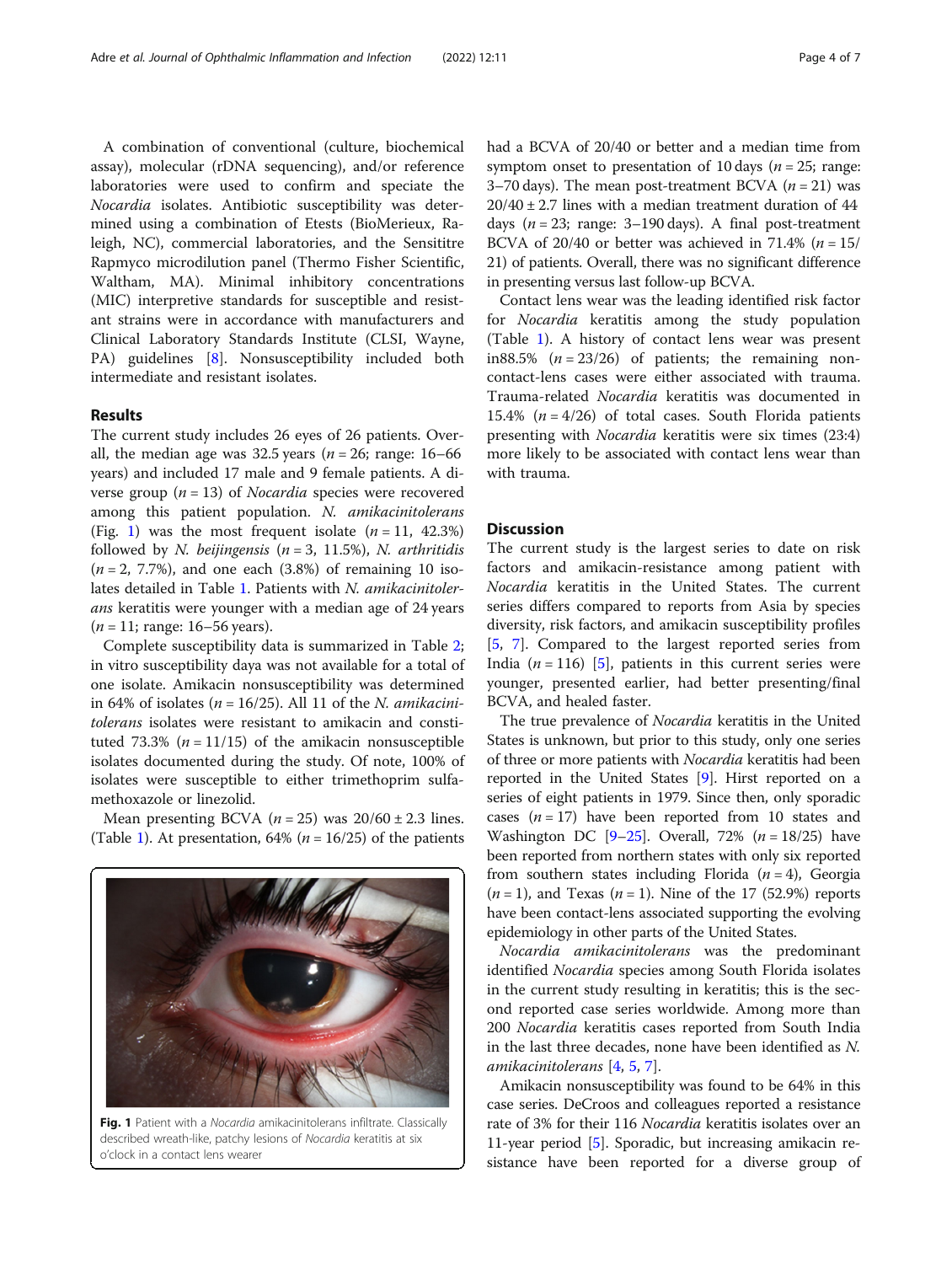<span id="page-4-0"></span>

| Table 2 In vitro antibiotic susceptibility profiles of Nocardia keratitis isolates |                          |            |            |                                   |            |                                         |          |             |                                          |           |                          |                                    |                         |            |
|------------------------------------------------------------------------------------|--------------------------|------------|------------|-----------------------------------|------------|-----------------------------------------|----------|-------------|------------------------------------------|-----------|--------------------------|------------------------------------|-------------------------|------------|
| Nocardia Species                                                                   | number<br>of<br>isolates |            |            | Amikacin Tobramycin Ciprofloxacin |            | Moxifloxacin Clarithromycin Doxycycline |          | Minocycline | Trimethoprim-Linezolid Imipenem<br>Sulfa |           |                          | Amoxicillin-<br>Clavulanic<br>Acid | Ceftriaxone             | Cefepime   |
| amikacinitolerans<br>Nocardia                                                      | $\equiv$                 | 86         | 82%        | 0%                                | 9%         | 8 <sup>6</sup>                          | 36%      | 100%        | 100%                                     | 100%      | 8%                       | 100%                               | 27%                     | 0%         |
| Nocardia beijingensis                                                              |                          | 33%        | 100%       | 0%                                | 0%         | 0%                                      | 33%      | 100%        | 100%                                     | 100%      | 0%                       | 100%                               | 67%                     | 67%        |
| Nocardia arthritidis                                                               |                          | 100%       | 50%        | 33%                               | 50%        | 50%                                     | 50%      | 50%         | 100%                                     | 100%      | 0%                       | 50%                                | 50%                     | 50%        |
| Nocardia harenae                                                                   |                          | 100%       | 100%       | 100%                              | 100%       | 100%                                    | 100%     | 100%        | 100%                                     | 100%      | 100%                     | 100%                               | 100%                    | 100%       |
| Nocardia farcinica                                                                 |                          | 100%       | 0%         | 0%                                | 100%       | 0%                                      | 0%       | 0%          | 100%                                     | 100%      | 100%                     | 100%                               | 0%                      | 0%         |
| Nocardia veterana                                                                  |                          | 100%       | 0%         | 86                                | 8%         | 100%                                    | 8%       | 8%          | 100%                                     | 100%      | 100%                     | 86                                 | 8%                      | 100%       |
| N. asteroides complex                                                              |                          | 86         | 100%       | 0%                                | 0%         | 0%                                      | 0%       | 0%          | 100%                                     | 100%      | 0%                       | 8%                                 | 0%                      | 0%         |
| N. endophytica                                                                     |                          | 100%       | 100%       | 100%                              | 100%       | 100%                                    | 100%     | 100%        | 100%                                     | 100%      | 0%                       | 86                                 | 100%                    | 100%       |
| bhagyanarayanae<br>Nocardia                                                        |                          | 100%       | 100%       | 86                                | 8%         | 0%                                      | 8%       | 100%        | 100%                                     | 100%      | 8%                       | 100%                               | 8%                      | 100%       |
| Nocardia testacea                                                                  |                          | $\infty$   | 100%       | 0%                                | 0%         | 100%                                    | 100%     | 100%        | 100%                                     | 100%      | 0%                       | 100%                               | 100%                    | 0%         |
| N. beijingensis/<br>pneumoniae                                                     |                          | 100%       | 100%       | 100%                              | 100%       | 0%                                      | 0%       | 100%        | 100%                                     | 100%      | 100%                     | 86                                 | 100%                    | 100%       |
| Nocardia beijingensis/<br>pneumoiae/avagensis                                      |                          | 86         | 100%       | 0%                                | 0%         | 0%                                      | 0%       | 0%          | 100%                                     | 100%      | 100%                     | 100%                               | 100%                    | 0%         |
| % Susceptible                                                                      |                          | 36%        | 80%        | 16%                               | 24%        | 20%                                     | 36%      | 80%         | 100%                                     | 100%      | 28%                      | 80%                                | 44%                     | 32%        |
| % Resistant                                                                        |                          | 64%        | 12%        | 80%                               | 60%        | 80%                                     | 8%       | 0%          | 0%                                       | 0%        | 44%                      | 12%                                | 24%                     | 60%        |
| % Intermediate                                                                     |                          | 86         | 8%         | 4%                                | 16%        | 0%                                      | 56%      | 20%         | 6%                                       | 8%        | 28%                      | 8%                                 | 32%                     | 8%         |
| MIC50 (ug/ml)                                                                      |                          | $<$ 32 (R) | 1(S)       | $> 4$ (R)                         | $> 4$ (R)  | $>16$ (R)                               | $< 2(0)$ | (5)         | (5.05)                                   | $< 2$ (S) | 8(R)<br>Λ                | < 4 (S)                            | 16(1)                   | E<br>$>32$ |
| MIC90 (ug/ml)                                                                      |                          | $>64$ (R)  | $>12.8(R)$ | $> 4$ (R)                         | 8 (R)<br>Λ | >16(R)                                  | > 6.4(R) | 3.2(        | 3.9(S)                                   | Ø<br>3.2  | 51.2 <sub>(R)</sub><br>Λ | > 25.6(R)                          | ⋐<br>$\mathcal{Z}$<br>Λ | $>$ 32 (R) |
|                                                                                    |                          |            |            |                                   |            |                                         |          |             |                                          |           |                          |                                    |                         |            |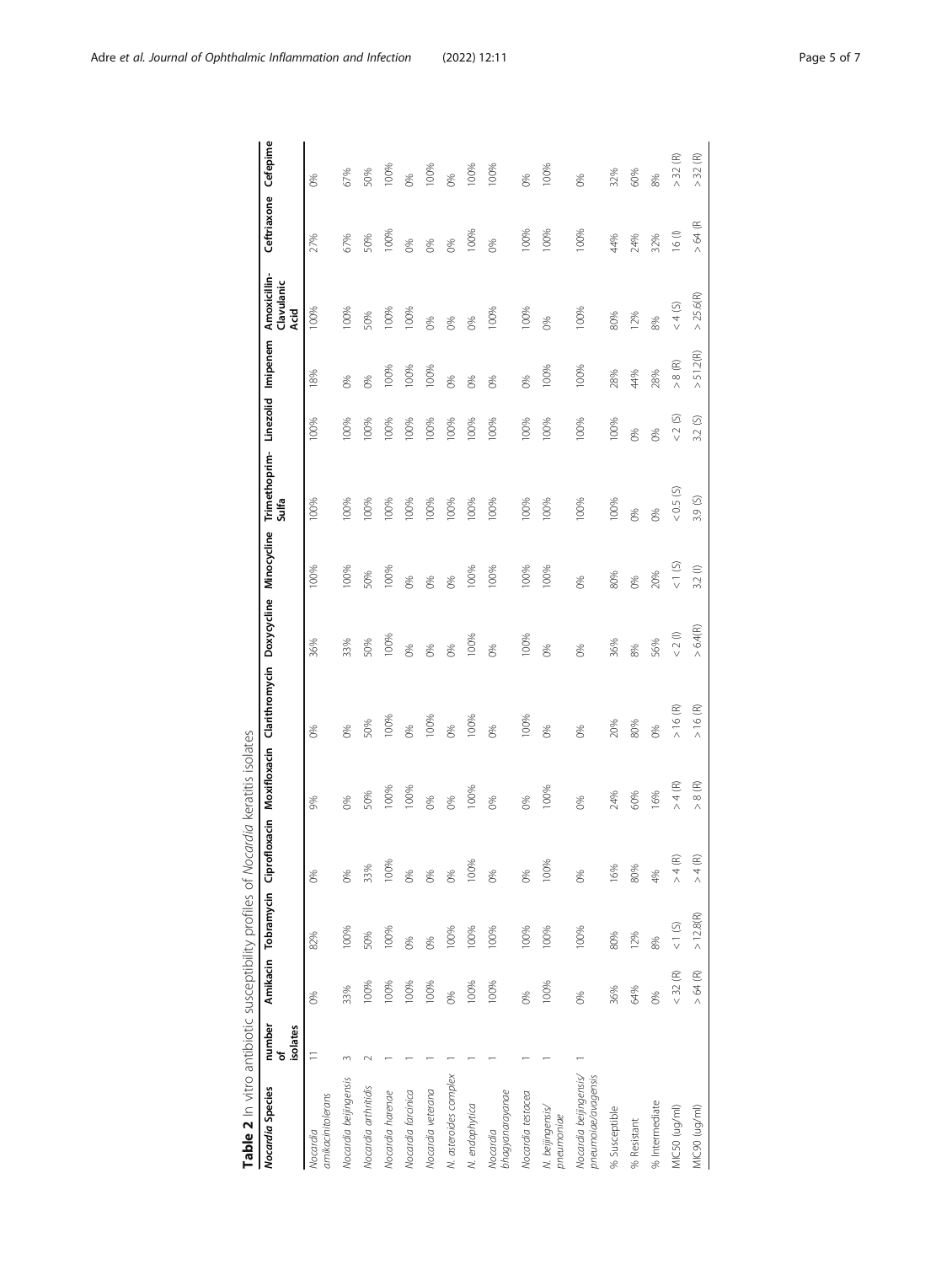<span id="page-5-0"></span>Nocardia keratitis isolates including N. tranvalensis [[26](#page-6-0)], and members of the N. asteroides complex [[24](#page-6-0)].

In vitro susceptibilities for Nocardia species are strain specific. It is important to run in vitro susceptibility testing to determine the most effective drugs for ocular Nocardia infections [1, 5, [27,](#page-6-0) [28](#page-6-0)]. Based on in vitro data in this current study, trimethoprim sulfamethoxazole and linezolid demonstrated 100% susceptibility rates. Given its wider availability, trimethoprim sulfamethoxazole may be the preferred antibiotic agent in treating Nocardia keratitis and specifically, amikacin-resistant cases of Nocardia keratitis. Data from the Steroids for Corneal Ulcer Trial (SCUT) study confirmed the correlation between increasing drug minimal inhibitory concentrations and patient's outcomes.

Contact lens use was the leading risk factors identified among South Florida Nocardia keratitis patients. Contact lens wear was not a recognized risk factors among the 116 cases reported by DeCroos and colleagues nor among the 55 patients in the SCUT study [4]. However, contact lens associated Nocardia keratitis may be increasing worldwide and in the United States [[28](#page-6-0)–[30](#page-6-0)]. This infection should be considered with a higher index of suspicion in contact lens wearers with refractory corneal ulcers. Specific details regarding contact lens type or specific hygiene regimen surrounding contact lens use were unable to be determined in this study.

## Conclusion

Nocardia keratitis is rare and its clinical presentation is diverse. Contact lens wear is the leading risk factor of Nocardia keratitis in South Florida and has been the most commonly associated risk factor in the United States for the last 10 years. First line therapy with amikacin alone may lead to clinical failure consider trimethoprim sulfamethoxazole. Early collaboration with a microbiology laboratory to speciate and perform susceptibility testing can lead to favorable visual outcomes.

#### Abbreviations

IRB: Institutional Review Board; BCVA: Best Corrected Visual Acuity; MIC: Minimal inhibitory concentration; SCUT: Steroids for Corneal Ulcer Trial

#### Acknowledgements

Not applicable.

#### Authors' contributions

EA collected and analyzed data, performed susceptibility testing, and significantly contributed to the writing of the manuscript. JMM performed microbiology and molecular testing. HD, AA, HF, GA, JMP provided major contributions to writing the manuscript. DM performed susceptibility testing, patient data collection and analysis, and significantly contributed to the writing of the manuscript. All authors read and approved the final manuscript.

#### Funding

This work was supported in part by NIH Center Core Grant P30EY014801, Research to Prevent Blindness- Unrestricted Grant (GR004596). The Edward D. and Janet K. Robson Foundation; Florida Lions Eye Bank and Beauty of Sight

Foundation; Gifts from Drs. H. W. Flynn Jr., K. R. Olsen, M. E. Hildebrandt, R. Urs and A. Furtado; Henri and Flore Lesieur Foundation (J.-M. Parel).

#### Availability of data and materials

The datasets used and analyzed during this study are available from the corresponding author on reasonable request.

#### **Declarations**

#### Ethics approval and consent to participate

Institutional Review Board (IRB) approval was obtained from the University of Miami Miller School of Medicine Sciences Subcommittee for the Protection of Human Subjects and the research adhered to the Tenets of the Declaration of Helsinki (IRB Protocol Study ID #20070960).

#### Consent for publication

Not applicable.

#### Competing interests

The authors declare that they have no competing interests.

#### Author details

<sup>1</sup> University of Miami Miller School of Medicine, Miami, FL, USA. <sup>2</sup>Ophthalmic Biophysics Center, Bascom Palmer Eye Institute, Department of Ophthalmology University of Miami Miller School of Medicine, Miami, FL, USA. <sup>3</sup>Ocular Microbiology Laboratory, Anne Bates Leach Eye Center, Bascom Palmer Eye Institute, University of Miami Miller School of Medicine, McKnight Research Pavilions, Rm 103A,1638 NW 10th Avenue, Miami, FL 33136, USA. 4 Department of Ophthalmology, Bascom Palmer Eye Institute, University of Miami Miller School of Medicine, Miami, FL, USA.

#### Received: 4 November 2021 Accepted: 14 February 2022 Published online: 05 March 2022

#### References

- 1. Duggal SD, Chugh TD (2020) Nocardiosis: a neglected disease. Med Princ Pract 29(6):514–523. <https://doi.org/10.1159/000508717>
- 2. Sahay P, Maharana PK, Sharma N (2021) Nocardia keratitis. In: Infections of the Cornea and Conjunctiva. Springer nature Singapore Pte ltd, Singapore, pp 115–123
- 3. Somani SN, Moshirfar M (2021) Nocardia keratitis. StatPearls. StatPearls publishing, Treasure Island (FL)
- 4. Lalitha P, Srinivasan M, Rajaraman R, Ravindran M, Mascarenhas J, Priya JL, Sy A, Oldenburg CE, Ray KJ, Zegans ME, McLeod SD, Lietman TM, Acharya NR (2012) Nocardia keratitis: clinical course and effect of corticosteroids. Am J Ophthalmol 154(6):934–939.e931. <https://doi.org/10.1016/j.ajo.2012.06.001>
- 5. DeCroos FC, Garg P, Reddy AK, Sharma A, Krishnaiah S, Mungale M, Mruthyunjaya P, Hyderabad Endophthalmitis Research G (2011) Optimizing diagnosis and management of Nocardia keratitis, scleritis, and endophthalmitis: 11-year microbial and clinical overview. Ophthalmology 118(6):1193–1200. <https://doi.org/10.1016/j.ophtha.2010.10.037>
- 6. Garg P, Sharma S, Vemuganti GK, Ramamurthy B (2007) A cluster of Nocardia keratitis after LASIK. J Refract Surg 23(3):309–312. [https://doi.org/1](https://doi.org/10.3928/1081-597X-20070301-17) [0.3928/1081-597X-20070301-17](https://doi.org/10.3928/1081-597X-20070301-17)
- 7. Lalitha P (2009) Nocardia keratitis. Curr Opin Ophthalmol 20(4):318–323. <https://doi.org/10.1097/ICU.0b013e32832c3bcc>
- 8. Woods GL B-EB, . Conville PS, et al Susceptibility testing of mycobacteria, Nocardiae, and other aerobic Actinomycetes, 2nd edition. Clinical and laboratory standards institute (CLSI), CLSI, Wayne, PA
- 9. Hirst LW, Harrison GK, Merz WG, Stark WJ (1979) Nocardia asteroides keratitis. Br J Ophthalmol 63(6):449–454. <https://doi.org/10.1136/bjo.63.6.449>
- 10. Hirst LW, Merz WG, Green WR (1982) Nocardia asteroides corneal ulcer. Am J Ophthalmol 94(1):123–124. [https://doi.org/10.1016/0002-9394\(82\)90208-2](https://doi.org/10.1016/0002-9394(82)90208-2)
- 11. Donnenfeld ED, Cohen EJ, Barza M, Baum J (1985) Treatment of Nocardia keratitis with topical trimethoprim-sulfamethoxazole. Am J Ophthalmol 99(5):601–602. [https://doi.org/10.1016/s0002-9394\(14\)77973-5](https://doi.org/10.1016/s0002-9394(14)77973-5)
- 12. Enzenauer RW, Cornell FM, Brooke JD, Butler CE (1989) Nocardia asteroides keratitis: a case associated with soft contact lens wear. CLAO J 15(1):71–73
- 13. Parsons MR, Holland EJ, Agapitos PJ (1989) Nocardia asteroides keratitis associated with extended-wear soft contact lenses. Can J Ophthalmol 24(3): 120–122